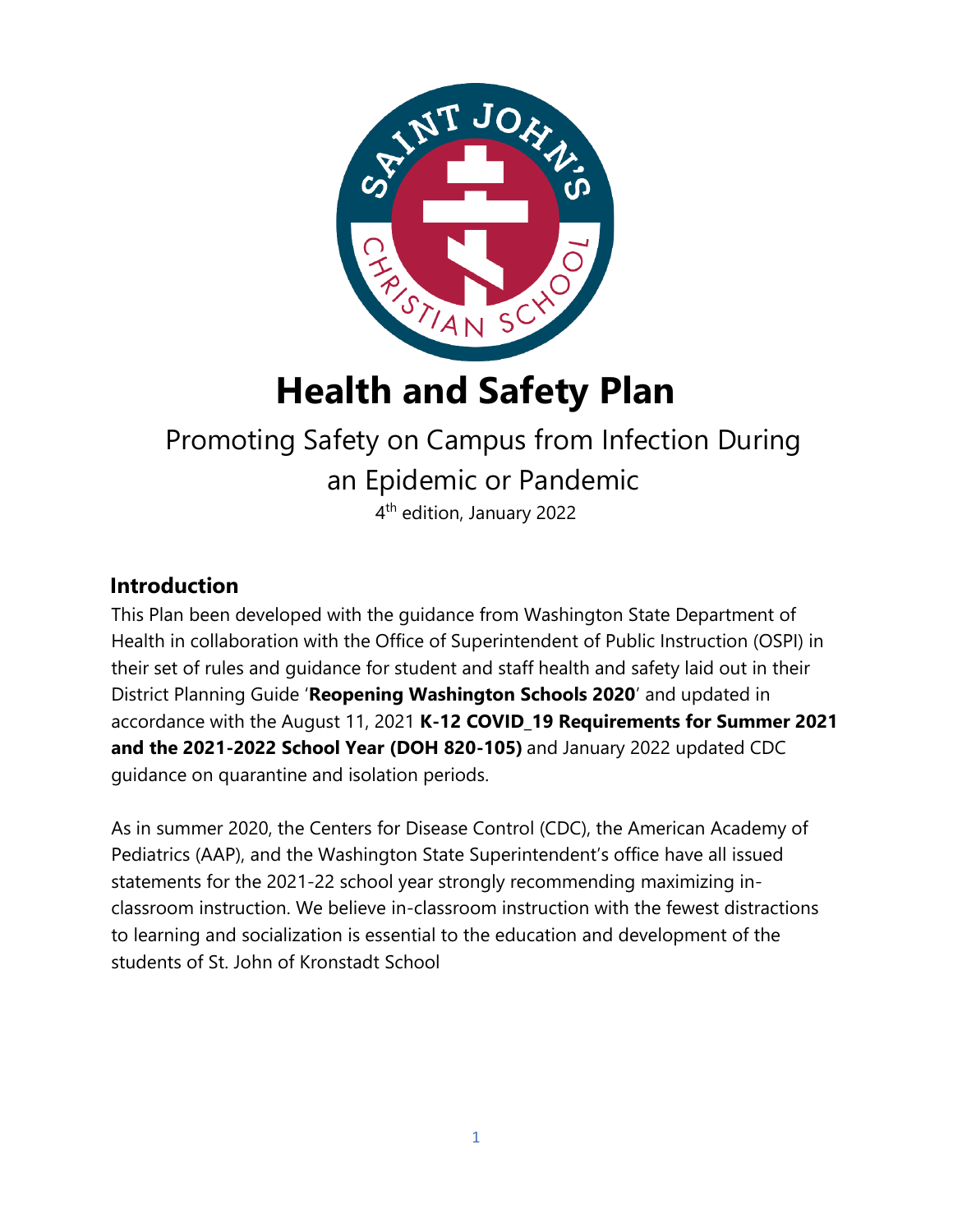## **Purpose**

The purpose of this policy is to provide guidelines to the administration, staff and students for promoting safety from infection while on SJKS campus during the COVID19 pandemic and other infections during a pandemic.

This policy will be continually reviewed and updated as guidance changes, which may come in short notice. We also ask that you monitor your families closely and to err on the side of caution and keep students at home if they or family members develop symptoms of COVID-19, influenza, or gastroenteritis.

## **Staff arrival**

- All staff will be familiar with the list of possible symptoms related to COVID-19 and will not enter the building if any symptoms are present. In fact, staff should not leave home in the morning if they develop symptoms and should contact the Principal as soon as possible.
- All staff will take and record their temperature on the sign-in sheet.
- If any responses to the Health Survey are YES and/or temperature is above 100.0° F, the staff member must notify the Principal immediately and go home.

### **Parent obligation:**

- It is imperative that parents understand their full responsibility and obligation to ensure the safety of their children as well as their classmates and school staff. With this in mind, we expect that if your child is showing symptoms of COVID-19 flu, or gastroenteritis, that you will keep your child(ren) home as to not jeopardize the health and safety of others. Additionally, if called to pick up your child, please make every effort to do so in the timeliest manner.
- If family members are sick with COVID-19 symptoms or if there is a diagnosed case in the household, children should be kept at home. See page 5.
- If there is any suspicion of fever or any symptoms of illness, take the child's temperature at home before using fever reducers. If oral, forehead, temporal, or rectal temperature is over 100 $^{\circ}$  F or axillary (under the arm) is over 99 $^{\circ}$  F please do not bring the child to school. If axillary temperature is over 98 degrees, and forehead or temporal temperature is over 99°F please confirm the measurement with an oral or rectal temperature and do not bring the child to school if the confirmatory temperature measurement method is over 100° F.
- If the child's forehead reading is over 100 $\degree$  F at drop off, the child will be required to go home for the day; and if other symptoms develop, be tested.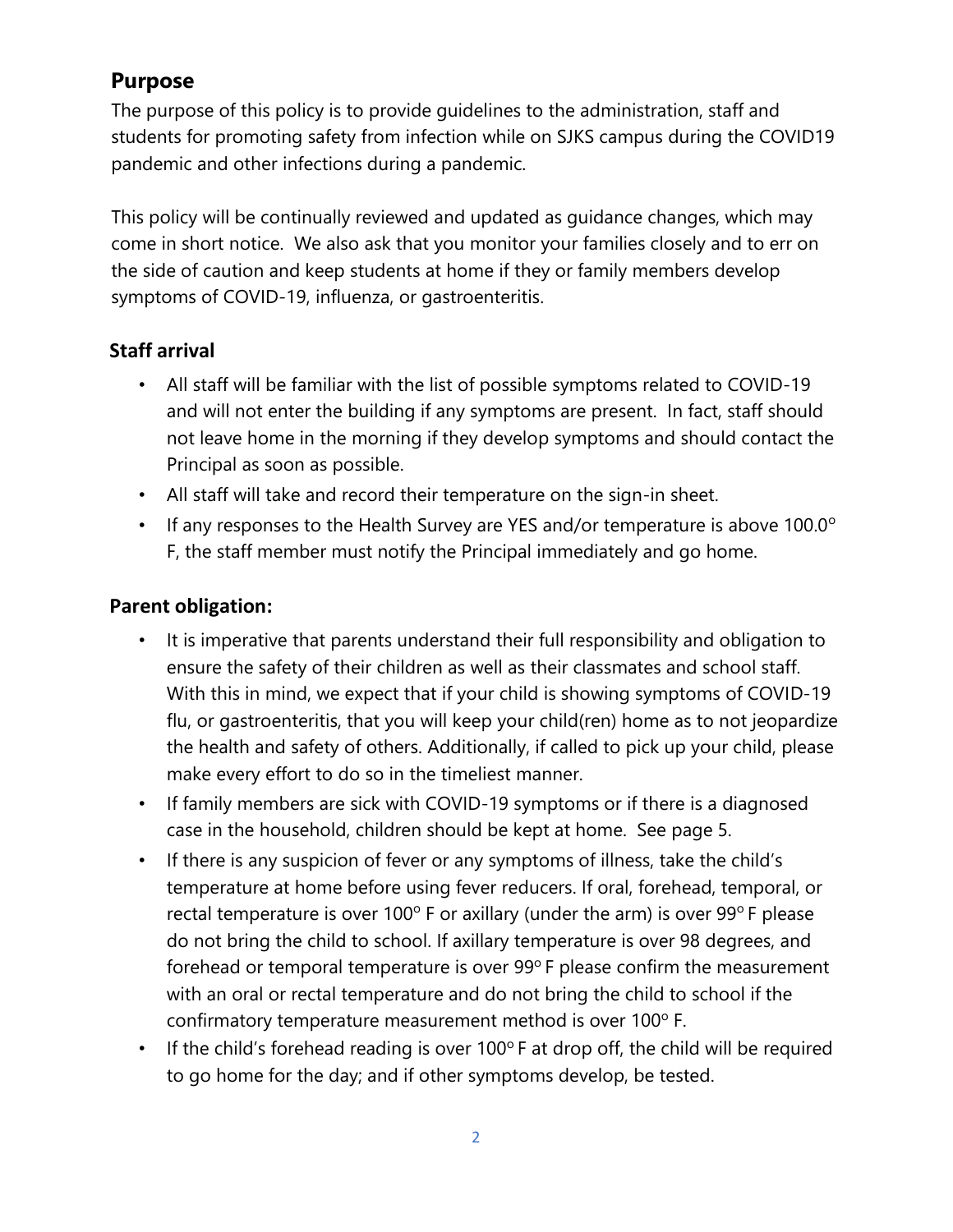## **Student drop-off:**

- Please wait until your child(ren) has been temperature screened before leaving.
- Students' temperatures will be taken and recorded.
- Upon entering the building, each student will use hand sanitizer or wash their hands, if visibly dirty.

#### **Reducing Transmission**

- According to the guidelines from the Office of Superintendent of Public Instruction, social distancing of three feet is required in the classroom for teachers and students when sitting down.
	- o Both the DOH and L&I recognize that some tasks and movements will require proximities closer than three feet, including passing in the hallway or a teacher moving around in the classroom.
	- $\circ$  Teachers will wear masks when staff or students are with them in the classroom, except when providing direct verbal instruction.
- Physical distancing will be maintained as much as possible. There will be times when physical distancing is not possible, but particularly during these times students will be required to wear masks or shields; other types of barriers may also be employed.
- All students and staff must wear cloth mask or face covering when social distancing cannot be maintained outside of established "family units" unless an exception has been granted based on health status, development, or disability.
	- o A clean mask/face covering should be put on at the beginning of each day. Dirty masks should be disposed of or washed before they are used again.
	- o Masks/face coverings should be plain or simple (no logos, words, etc.) and be in accordance with the general nature of the dress code policy.
- Desks will be situated to allow for social distancing. Students will be grouped in family units whenever possible, and the use of barriers may be employed between desks if necessary.
- Students and staff will wash hands or use hand sanitizer upon entering the building and when entering or exiting a classroom. Students and staff will also wash hands after using the restroom and before and after lunch.
- Students and staff will perform regular cleanings of desks and doorknobs with disinfectant throughout the day and a cleaning of all surfaces each evening or the following morning before student arrival.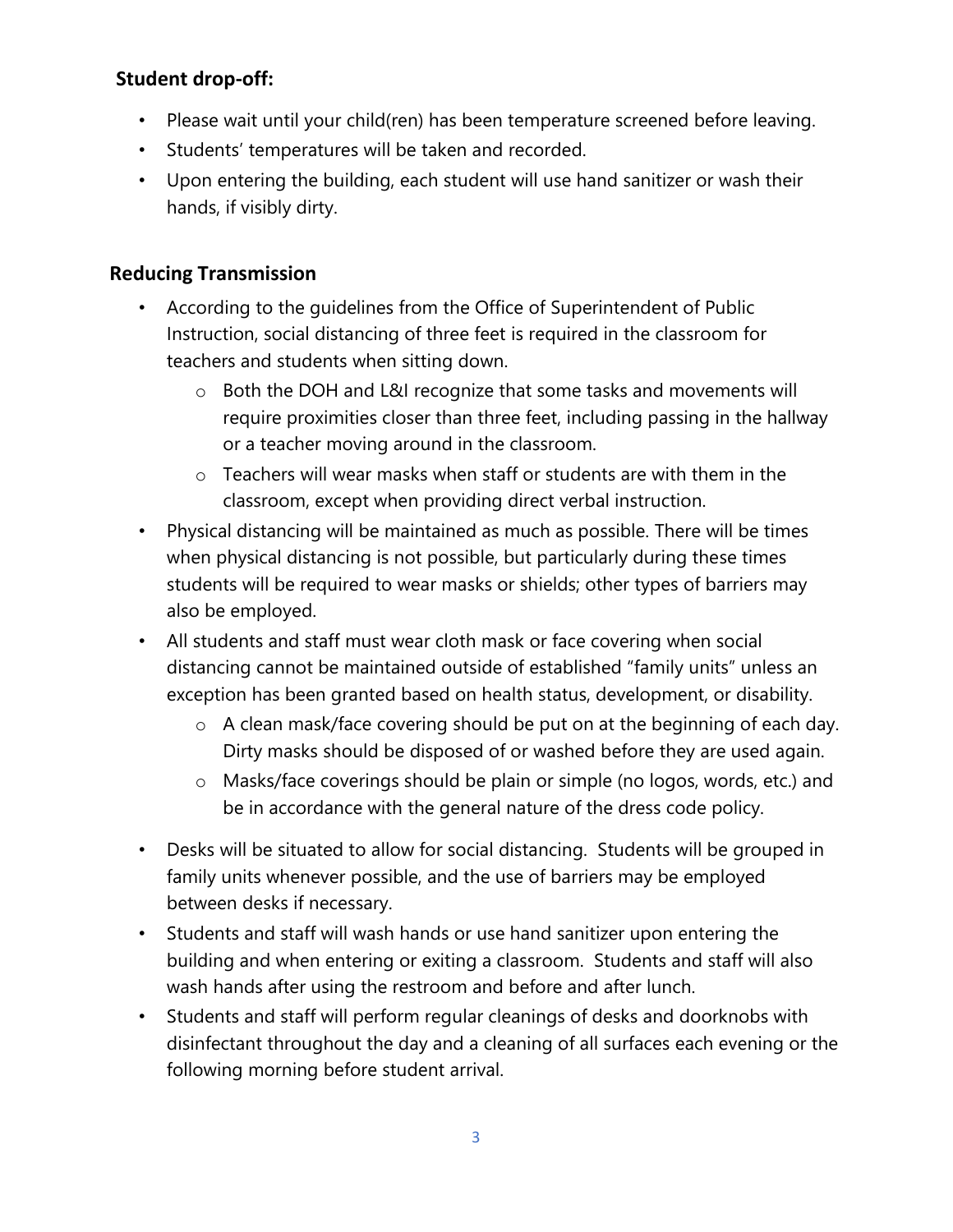- There will be no shared materials or supplies in the classroom besides paper. Teachers will develop protocols for distributing and collecting materials, student work, work sheets, etc.
- Gloves will be available for teachers.
- Students should bring a personal water bottle with a cap.
	- o The water fountain will only be used to fill drinking bottles and will not be operated and used for direct consumption.
	- o Students will develop a routine of checking and filling water bottles as needed before each class session.
- There are individuals who should not wear masks for health and safety reasons. Shields are an acceptable alternative in most cases. Allowances will be made and determined by the Principal on a case-by-case basis.

#### **Bathrooms and Hallways:**

- Students should not congregate in hallways, bathrooms, or entryways.
- Students may be assigned bathrooms.

#### **Lunch**

- Students will wash their hands or use hand sanitizer before eating.
- Students will be grouped by family assignments.
- Groups of students will be separated by unoccupied tables.
- Masks are not required at lunch or at recess.
- A microwave will be available to students for use during lunch. An adult lunch supervisor will manage the operation of the unit (open door & push set the time). Students will handle their own lunch. The microwave and tables will be sanitized between uses.

#### **Recess**

• Masks are not required at recess or at other times students are outside, but hand sanitization (or hand washing if visibly dirty) and masks or face covers are required before returning to class.

#### **Parent Visits/Volunteers**

• Parents/volunteers will be referred to the symptom screening tool posted inside the entry way and will be denied entry if any answers are "yes" and/or if their temperature reads over 100°F.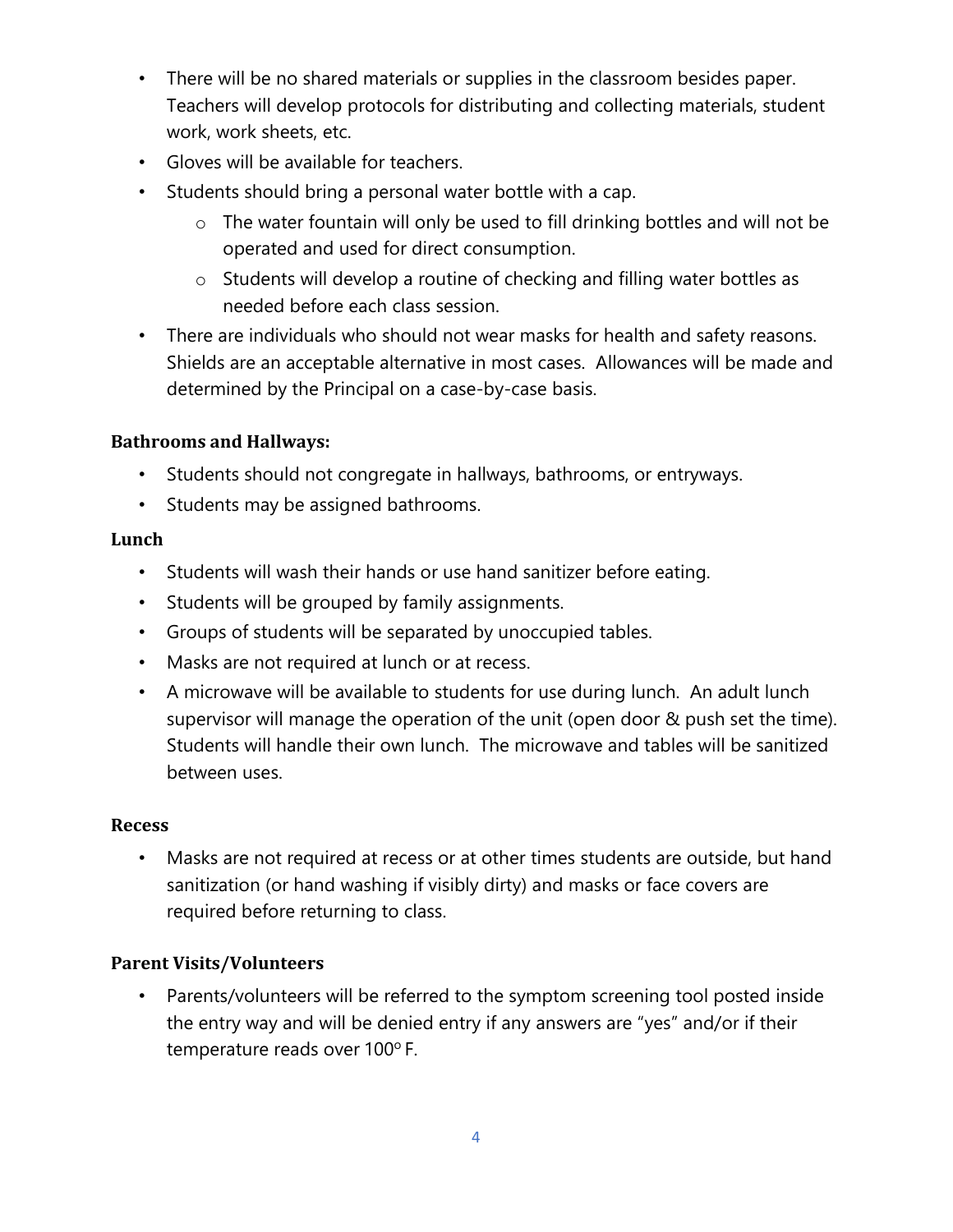• When a child returns to school midday, they must follow the building entry/screening protocols prior to entering.

### **What to do if students or staff are diagnosed with, develop symptoms of, or have had close contact\* with someone with COVID-19:**

- Anyone developing symptoms of COVID-19 is encouraged to get tested.
- Symptoms of COVID-19 are variable, but common symptoms include fever, cough, shortness of breath, chills, muscle pain, headache, sore throat, nasal congestion and runny nose, and new loss of taste or smell.
- If a student or staff member is diagnosed with COVID-19 or has had close contact with someone diagnosed with COVID-19, the school Principal should be notified as soon as possible.
- Guidance on return to school/work after isolation, due to COVID-19 diagnosis (or symptoms and pending testing result) and after quarantine due to COVID-19 close contact, are described below:

*\*Close contact is defined as being within 6 feet of someone diagnosed with COVID-19 for more than 15 minutes.* 

## **When can a student or staff member return to school after recovering from COVID-19**?

- A staff member or student who had symptoms of suspected or confirmed COVID19 can return to school after a full 5-day day isolation period with day 0 as the first day when symptoms present and day 1 as the first full day after your symptoms developed
	- o Isolation can be considered complete after five full days only if you are fever-free for 24 hours without the use of fever-reducing medication and other symptoms have improved.
	- o Rapid antigen COVID tests are fairly sensitive to viral load, which is a determinant in transmissibility in infection, and can also be utilized to determine if return to school/work is appropriate after the 5<sup>th</sup> full day of isolation. Contact Principal to confirm on a case-by-case basis.
	- o Note: Loss of taste and smell and residual cough may persist for weeks or months after recovery and need not delay the end of isolation.
- If fever or other symptoms have not improved after 5 days of isolation, you should wait to end your isolation until you are fever-free for 24 hours without the use of fever-reducing medication and your other symptoms have improved.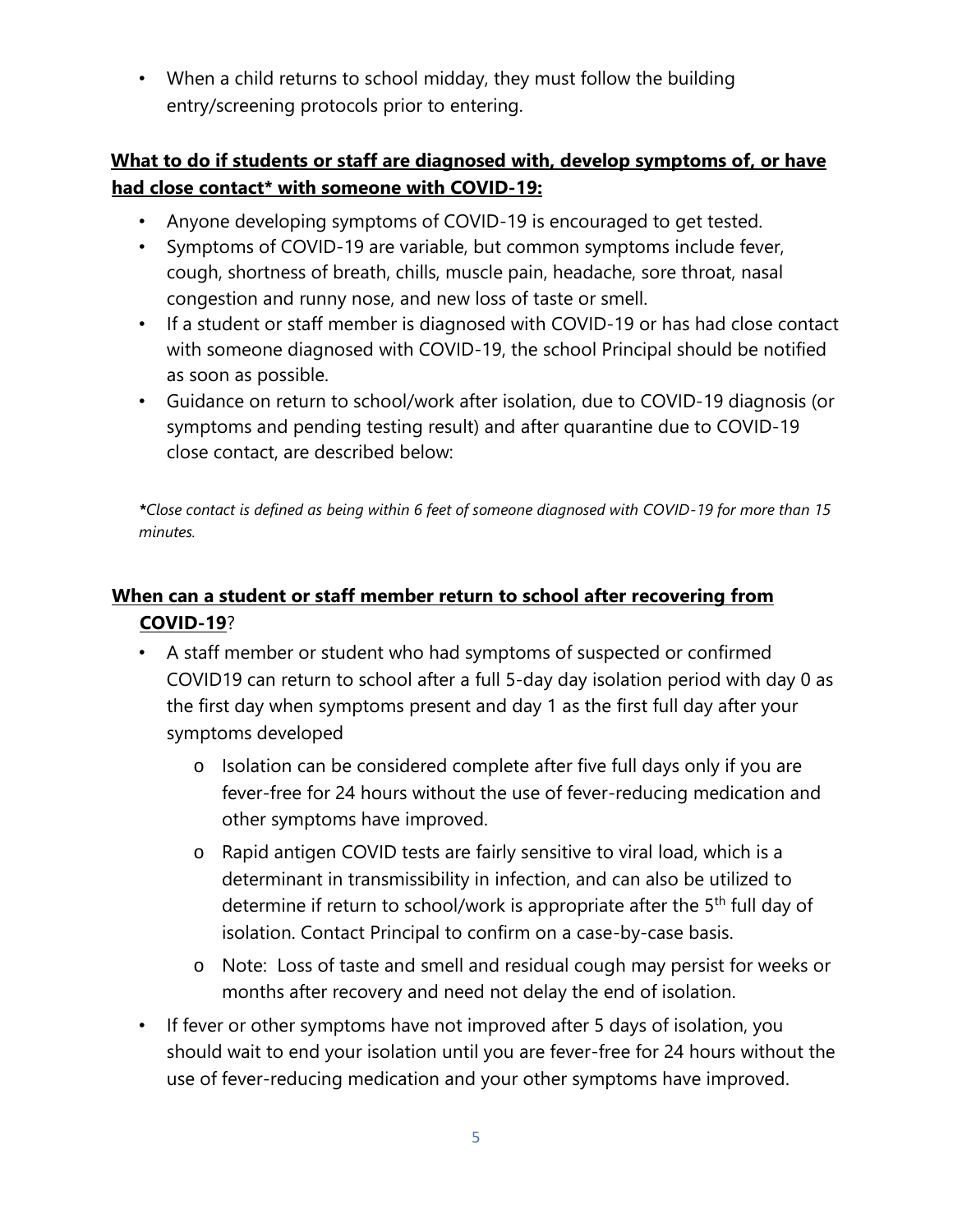- Contact your healthcare provider if you have questions.
- You may also contact the Principal to talk through the situation.
- When the criteria above have been met for "returning to school" following COVID-19 recovery (after isolation), the student or staff member does not need to continue to quarantine if there is a re-exposure from the same series of cases (i.e., a family member has recently contracted COVID-19 but the originally infected person has fully recovered).

#### **Must the school close when there is a confirmed case of COVID-19?**

• Not necessarily. The response will depend on the number of cases, the extent of the exposure, and whether the virus appears to be spreading within the school. The Yakima Health District will be promptly notified of a COVID-19 outbreak. An outbreak has occurred when: 2 or more cases among students or staff, cases have a symptom onset within 14 days, are epidemiologically linked, and the cases did not come from a common household.

## **For how long must a "close contact" of a person diagnosed with COVID-19 quarantine?**

- Following a shared decision-making model, the school may choose to follow a "test-to-stay" and heighten symptom management approach for lower-risk exposures.
	- o In other words, not all exposures necessarily require quarantine.
	- o Example of lower risk: children that occupied the same, not crowded/wellventilated, room for short periods of time on a single day but did not have prolonged close contact.
		- Previous COVID infection also confers some degree of protection, especially if it was relatively more recent (last 3-6 months).
		- At home close contact is usually the highest risk
	- o The low-risk exposure student should perform rapid testing every 2-3 days during the "test-to-stay" period.
	- o The school plans to keep OTC COVID-19 testing kits on hand, and parents may request use of one of the schools OTC test kits, or may acquire their own OTC COVID test kits, or find a location with rapid antigen testing.
		- Any COVID testing of children will occur only at the request of the parents/guardians.